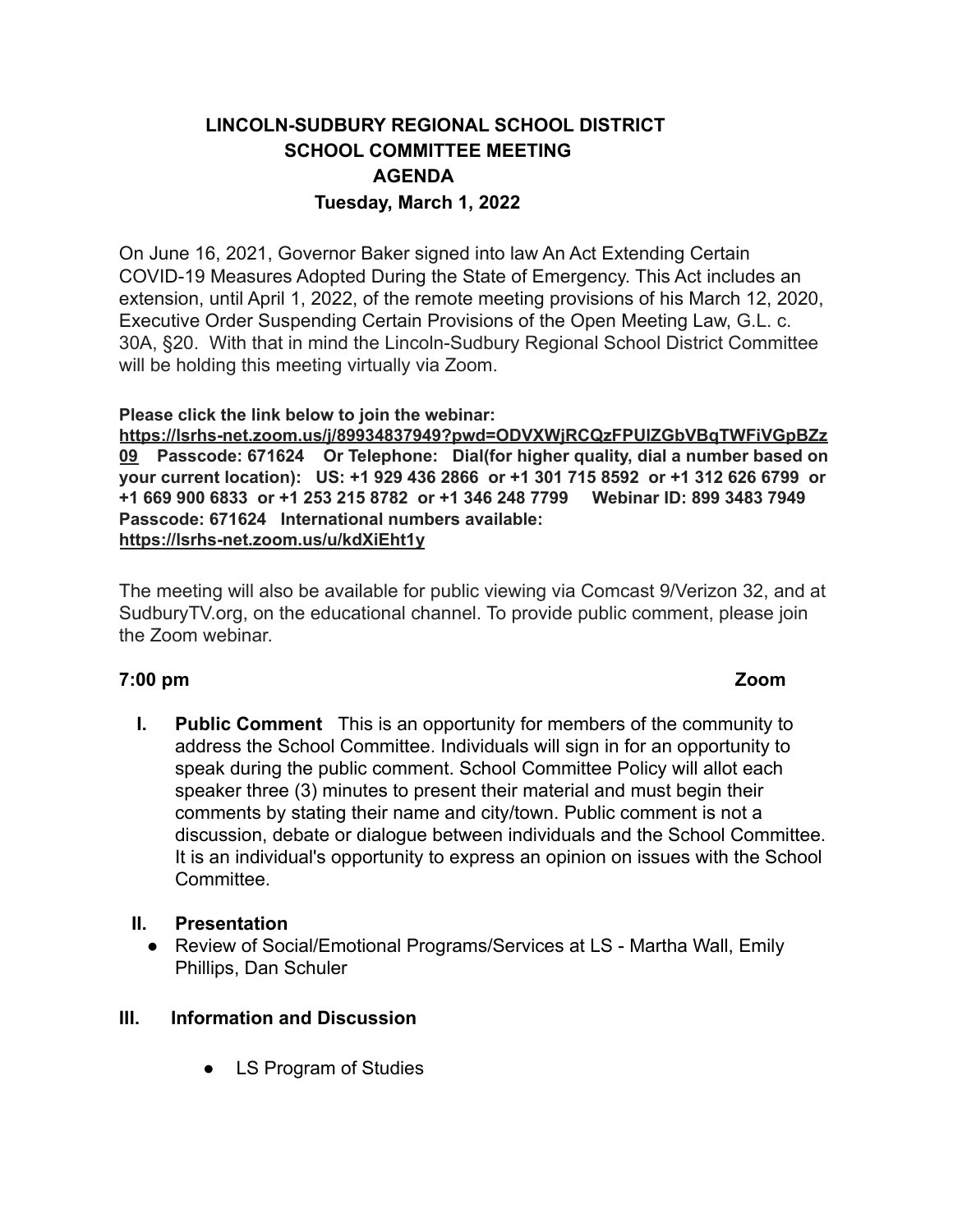## **IV. Student Representative Report**

## **V. METCO Parent Representative Report**

### **VI. Teachers' Association Report**

#### **VII. Chairperson and Liaison Reports**

- Superintendent/Principal Evaluation Committee and Superintendent/Principal goals
- LS Regional Agreement
- Sub-committee meeting process

## **VIII. Superintendent/Principal Report**

## **IX. Director of Finance and Operations Report**

• General updates

## **X. Action Items**

- Vouchers 1087-1092
- Appoint LS Regional Agreement subcommittee
- Approve the LS Program of Studies
- Approve Superintendent/Principal goals

#### **XI. Approval of Minutes**

● Approval of minutes for December 21, 2021, February 8, 2022

#### **XII. Future Agenda Items**

**XIII. Public Comment** This is an opportunity for members of the community to address the School Committee. Individuals will sign in for an opportunity to speak during the public comment. School Committee Policy will allot each speaker three (3) minutes to present their material and must begin their comments by stating their name and city/town. Public comment is not a discussion, debate or dialogue between individuals and the School Committee. It is an individual's opportunity to express an opinion on issues with the School Committee.

#### **XIV. Adjourn to Executive Session**

- To discuss strategy with respect to litigation because to do so in an open session may have a detrimental effect on the litigating position of the School Committee.
- To review and approve executive session minutes.